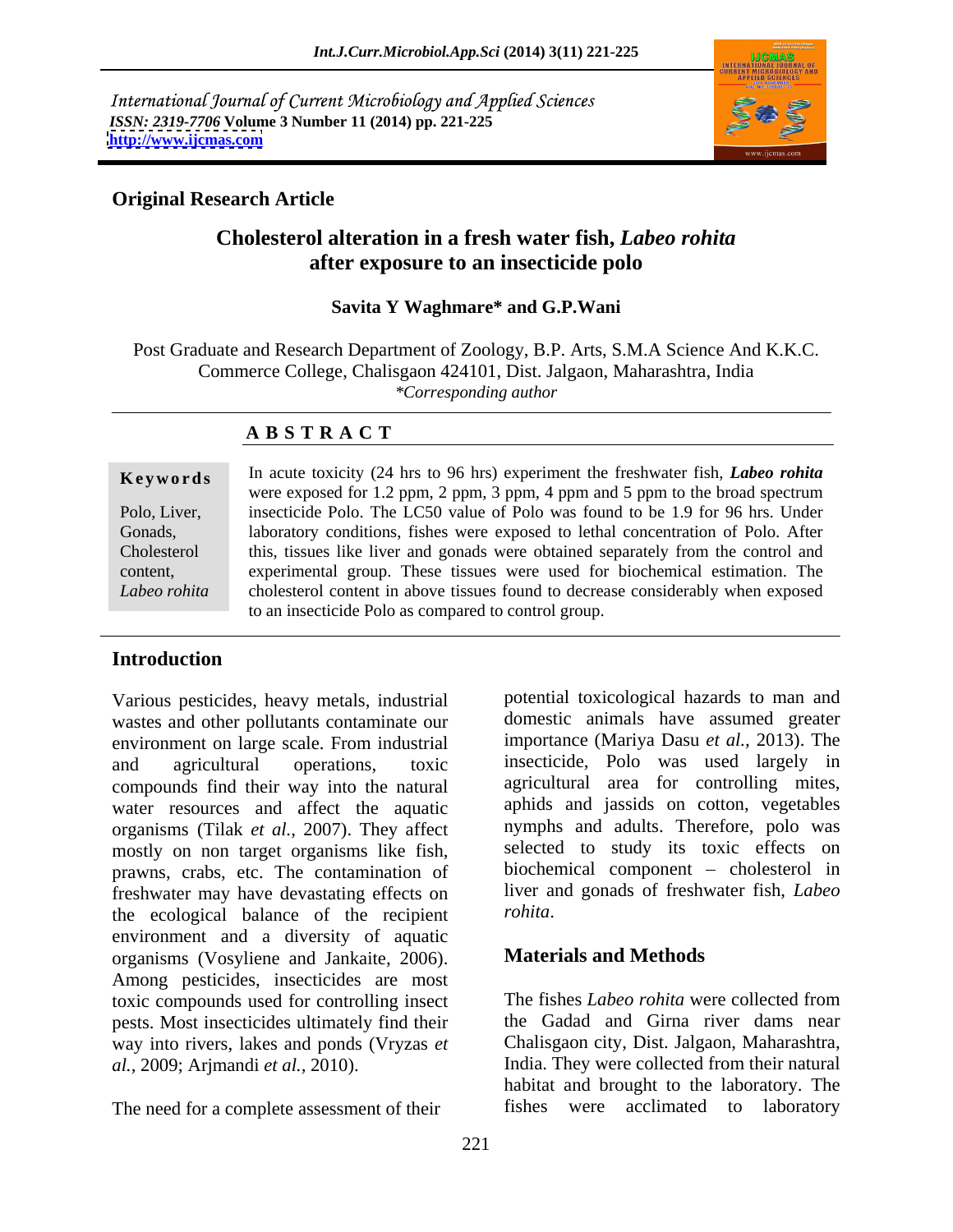conditions for 15 days into 1000 liter and also impairment in the synthesis of capacity tank previously washed with cholesterol (Vasanthi et al., 2013). potassium permanganate prior to subjecting them to experiments. The acclimated 10 a decrease in the level of lipid have occurred healthy and active fishes of uniform size and weight were selected for experiment. Two source of energy (Jagadeesana and Darcusb, groups of these fishes were formed. One group was considered as experimental group experimental fishes were gently separated content was expressed in terms of Each observation was confirmed by taking

# **Results and Discussion**

The depletion in cholesterol contents in liver and gonads after acute exposure by an insecticide Polo as compare to the control et al., (2012). According to Yazhini,<br>were observed The depletion in cholecterol Jagdeesan and Sheela Darcus.(2012) were observed. The depletion in cholesterol was increased as the period of exposure increased. The maximum depletion occurred in the liver followed by gonads. The results

Cholesterol constitutes the vital organic substance, playing an important role in energy metabolism. The toxicity stress which suppresses the activity of a number of enzymes responsible for lipid transformation ultimately causing disturbances in lipid metabolism and leads decreased value of cholesterol (Ganeshwade, 2012). The In the present investigation decreasing alteration in cholesterol content may be due to its utilization in corticosteroidogenesis

cholesterol (Vasanthi *et al.,* 2013). Cholesterol are derivatives of fats and lipids, due to the use of these fats as alternative 2012).

exposed to lethal concentration of Polo as According to Mani and Saxena, (1985) the 1.2 ppm, 2 ppm, 3 ppm, 4 ppm and 5 ppm loss of the lipid may be a consequence of for 24, 48, 72 and 96 hrs. Another group inhibition of lipid synthesis and mobilization without pollutants was considered as of stored lipids. Virk and Sharma, (1999) control. After treatment, the control and studied biochemical changes induced by and used for estimation of their cholesterol *Cyprinus carpio* and observed significant contents. The total cholesterol contents were decline in the cholesterol level of liver. They estimated by using Knobil method (Knobil stated this may be due to toxicity stress *et al.,* 1954). The amount of cholesterol which suppresses the activity of a number of cholesterol / 100 mg of wet wt. of tissues. ultimately causing disturbance in lipid at least five replicates. Standard deviation cholesterol. The reduction in hepatic and and probability tests were performed as ovarian cholesterol content may also result described by Bailey (1965). in altered vitellogenesis and steroidogenesis nickel and chromium in the liver of enzymes responsible for lipid transformation metabolism and leads decrease in values of (Sindhe *et al.,* 2002).

are summarized in table and graph.<br>time will become hazardous to the Decrease in lipid levels in the liver of *Cirrhina mrigala* (Ham) after fenthion exposure were also noticed by Israel Stalin et al., (2012). According to Yazhini, Jagdeesan and Sheela Darcus,(2012) considerable reduction in biochemical contents will reduce the nutritional value of such economically important edible fish deteriorating their quality and at the same time will become hazardous to consumers due to its bioaccumulation of the pesticide incorporated in it. Loss of lipids noticed due to inhibited lipid synthesis and mobilizing the stored lipid, either through  $\beta$ oxidation or through a gradual unsaturation of lipid molecules as stated by Jha, (1991).

> cholesterol level in the liver and gonads of freshwater fish, *Labeo rohita* is due to an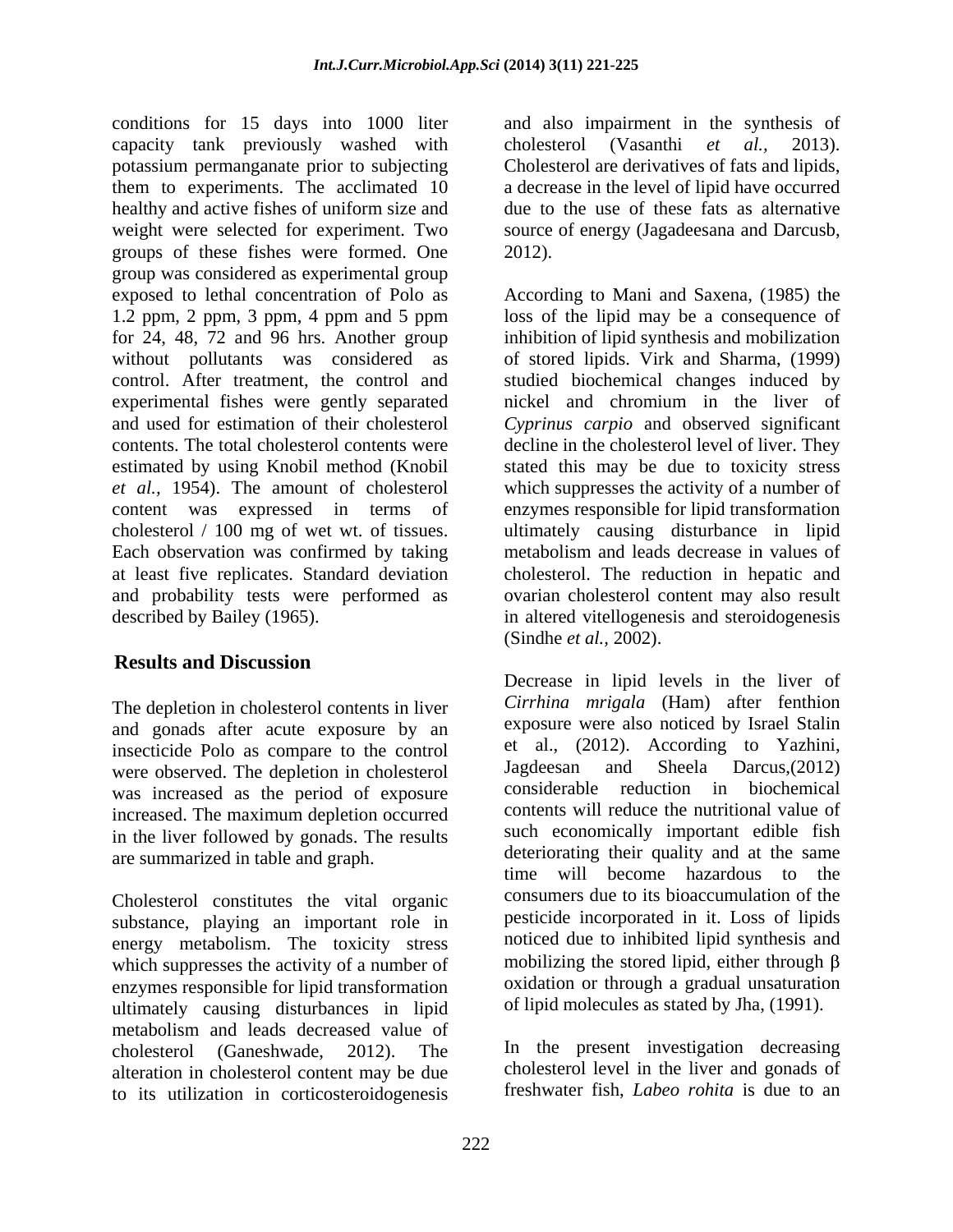Similar findings were noted by, Shelke

increase in lipid utilization to meet Abhay D., (2013); Piska et al., (1992); additional energy requirements under stress. Venkatramana et al., (2006); D. V. Muley et al., (2007); Remia et al., (2008).

**Table.1** Toxic impact of insecticide Polo on cholesterol content in liver and gonads of a freshwater fish, *Labeo rohita* after acute treatment

| <b>Tissue</b> | <b>Treatment</b> |                    | Acute              |                    |                    |
|---------------|------------------|--------------------|--------------------|--------------------|--------------------|
|               |                  | 24hrs.             | 48hrs.             | <b>72hrs.</b>      | 96hrs.             |
| Liver         | Control          | 8.7683             | 8.3845             | 8.7375             | 8.7569             |
|               |                  | $\pm 0.001407$ *** | $\pm 0.001349$ *** | $\pm 0.001378$ *** | $\pm 0.0014$ ***   |
| Testis        | Control          | 6.6248             | 6.6135             | 6.5926             | 6.6122             |
|               |                  | $\pm 0.001462$ *** | $\pm 0.001442$ *** | $\pm 0.001166$ *** | $\pm 0.001183$ *** |
| Ovary         | Control          | 6.8133             | 6.8241             | 6.8136             | 6.8142             |
|               |                  | $\pm 0.002190$ *** | $\pm 0.002121$ *** | $\pm 0.001442$ *** | $\pm 0.002159$ *** |
| Liver         | Polo             | 7.6932             | 7.2864             | 6.9601             | 6.1246             |
|               |                  | $\pm 0.001140$ *** | $\pm 0.002190$ *** | $\pm 0.001048$ *** | $\pm 0.001029$ *** |
| Testis        | Polo             | 5.7468             | 5.3639             | 5.2252             | 4.9192             |
|               |                  | $\pm 0.001$ ***    | $\pm 0.009591$ *** | $\pm 0.009273$ *** | $\pm 0.009055***$  |
| Ovary         | Polo             | 5.9979             | 5.9081             | 5.6243             | 4.2801             |
|               |                  | $\pm 0.002$ ***    | $\pm 0.002624$ *** | $\pm 0.002731$ *** | $\pm 0.001856$ *** |

Values expressed as mg/100mg of wet wt. of tissue;  $\pm$  indicates S.D. of five observations; Values are significant at P<0.001\*\*\*



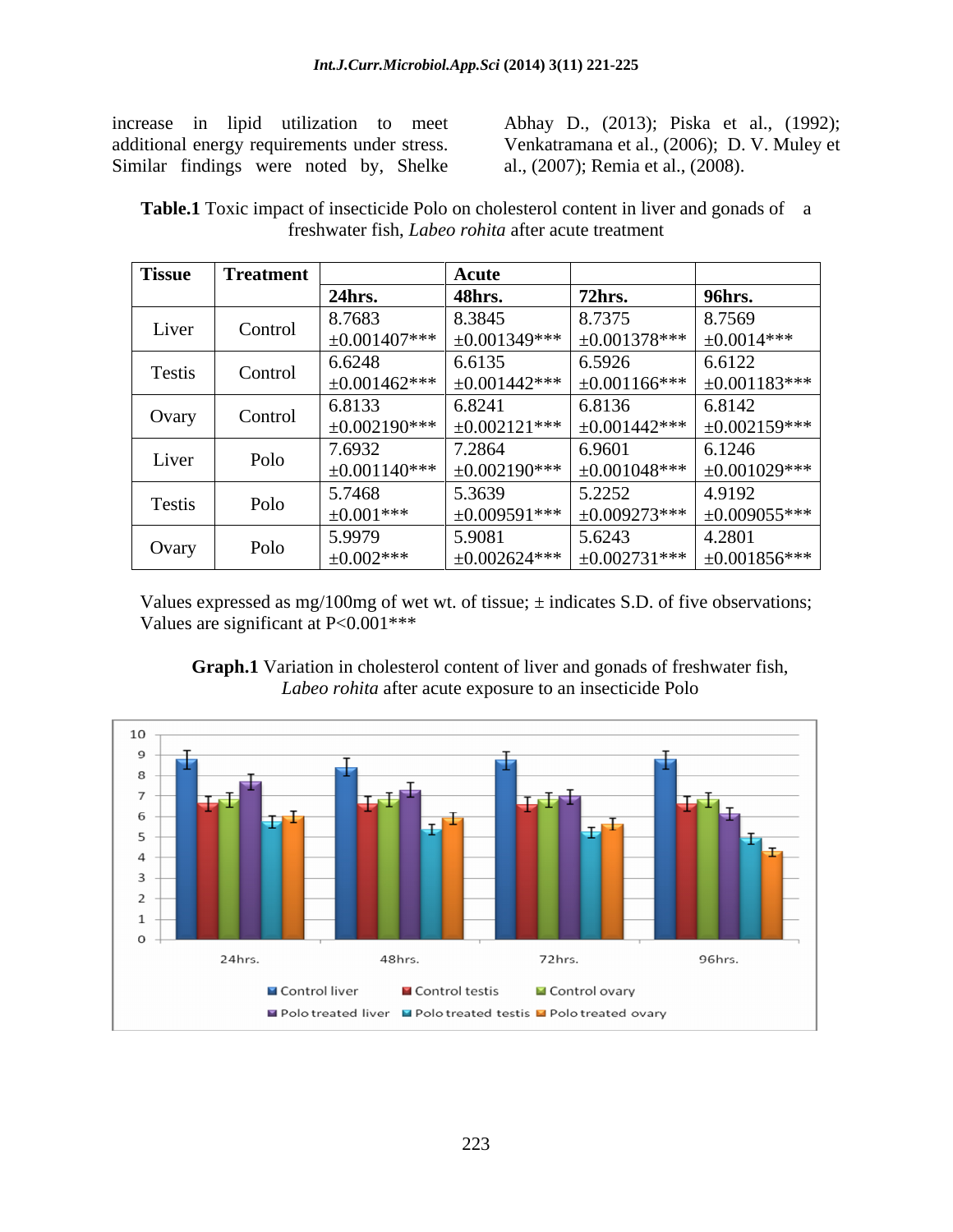- Arjmandi, R., Tavkol, M., Shayeghi, M. organophosphorus insecticide *Rec. Sci. Res.,* 4(12): 2143 2148.
- Bailey, H.T.J. 1965. Statistical methods in biology FLBS. English University
- Ganeshwade, R.M. 2012. Effect of  $28(2): 245-249$ .
- Israel Stalin, S., Sam Manohar das, S. 2012: Biochemical changes in Cyperniformes) exposed to fenthion.
- Jagadeesana, Y., Darcusb, S. 2012. *Tilapia mossar*<br>Insecticide (Profenofos) induced 27(3): 523–526. Insecticide (Profenofos) induced freshwater fish *Catla catla*. *Int. J.*
- and lipid content of intestine, liver and gonads in the lead exposed 8(3): 1001–1004. freshwater fish *Channa Punctatus* (Bloch). *J. Environ. Ecoplan.,* 2(3):
- Knobil, E., Hagney, M.G., Wilder, A.G., methods for determination of total 141.
- Mani, K., Saxena, P.K. 1985. Effect of pesticides on ovarian recrudescence in the freshwater murra, *Channa punctatus* (BL). *Ecotox. Environ.*
- Mariya Dasu, P., Vivek, C.H., Venkata Rathnamma, V. 2013. Thiodicarb

**References** (Larvin 75% wp) toxicity and its 2010. Determination of fish, *Labeo rohita* (Hamilton). *Int. J.* (Larvin 75% wp) toxicity and its impact on biochemical changes and oxygen consumption of freshwater

- residues in the rice paddies. *Int. J.* Muley, D.V., Karanjkar, D.M., Maske, *Environ. Sci. Tech.,* 7(1): 175–182. S.V. 2007. Impact of industrial v H T I 1965 Statistical methods in effluents on the biochemical Press, London. *Labeo rohita*. *J. Environ. Biol.,* S.V. 2007. Impact of industrial effluents on the biochemical composition of freshwater fish, 28(2): 245 249.
- dimethoate on the level of Piska, R.S., Sarala, W., Indira, D. 1992. cholesterol in freshwater fish, The effect of sublethal concentration *Puntius ticto* (Ham). *Sci. Res. Rep.,* of synthetic pyrethroid, cypermethrin 2(1): 26 29. to the common carp *Cyprinus carpio* (linn) fry. *J. Environ. Biol.,* 13: 89 94.
- certain tissues of *Cirrhina mrigala* Remia, K.M., Logaswamy, S., (Hamilton) (Cyprinidae: Logankumar, K., Rajmohan, D. *Int. J. Environ. Sci.,* 2(3): 1268 1277. biochemical constituents of the fish, Remia, K.M., Logaswamy, S., 2008. Effect of an insecticide (Monocrotophos) on some *Tilapia mossambica*. *Poll. Res.,*  $27(3)$ : 523–526.
- biochemical changes in the Shelke Abhay, D. 2013. Comparative *Curr. Sci.,* 2012: 120–124. **Fire and Science 124.** In the protein *Amblypharyngodon mola* exposure *Stags*. Jha, B.S. 1991. Alteration in the protein *Amblypharyngodon mola* exposure study of cholesterol alteration in a freshwater teleost fish, *Amblypharyngodon mola* exposure to heavy metals. *Bioscan, J. Life Sci.,* 8(3): 1001 1004.
	- 281 284. response to heavy metal exposure to Briggs, F.N. 1954. Simplified (palas). *J. Environ. Biol.,* 23: 137 Sindhe, V.R., Veeresh, M.V., Kulkarni R.S. 2002. Ovarian changes in the fish, *Notopterus notopterus* 141.
	- adrenal cholesterol. *Proc. Soc. Exp.* Tilak, K.S., Veeraiah, K., Thathaji, P.B., *Biol. Med.,* 87: 48–50. **Butchiram, M.S. 2007. Toxicity** safe concentrations of some freshwater fish, *Channa punctatus* Butchiram, M.S. 2007. Toxicity studies of Butachlor to the (Bloch). *J. Environ. Biol.,* 28: 485 487.
	- *Saf.*, 9: 241–249. **N.** 2013: A study on the effect of Vasanthi, J., Binukumari, S., Saradhamani, N. 2013: A study on the effect of detergent Suryagold on the chronic toxicity of the freshwater fish,